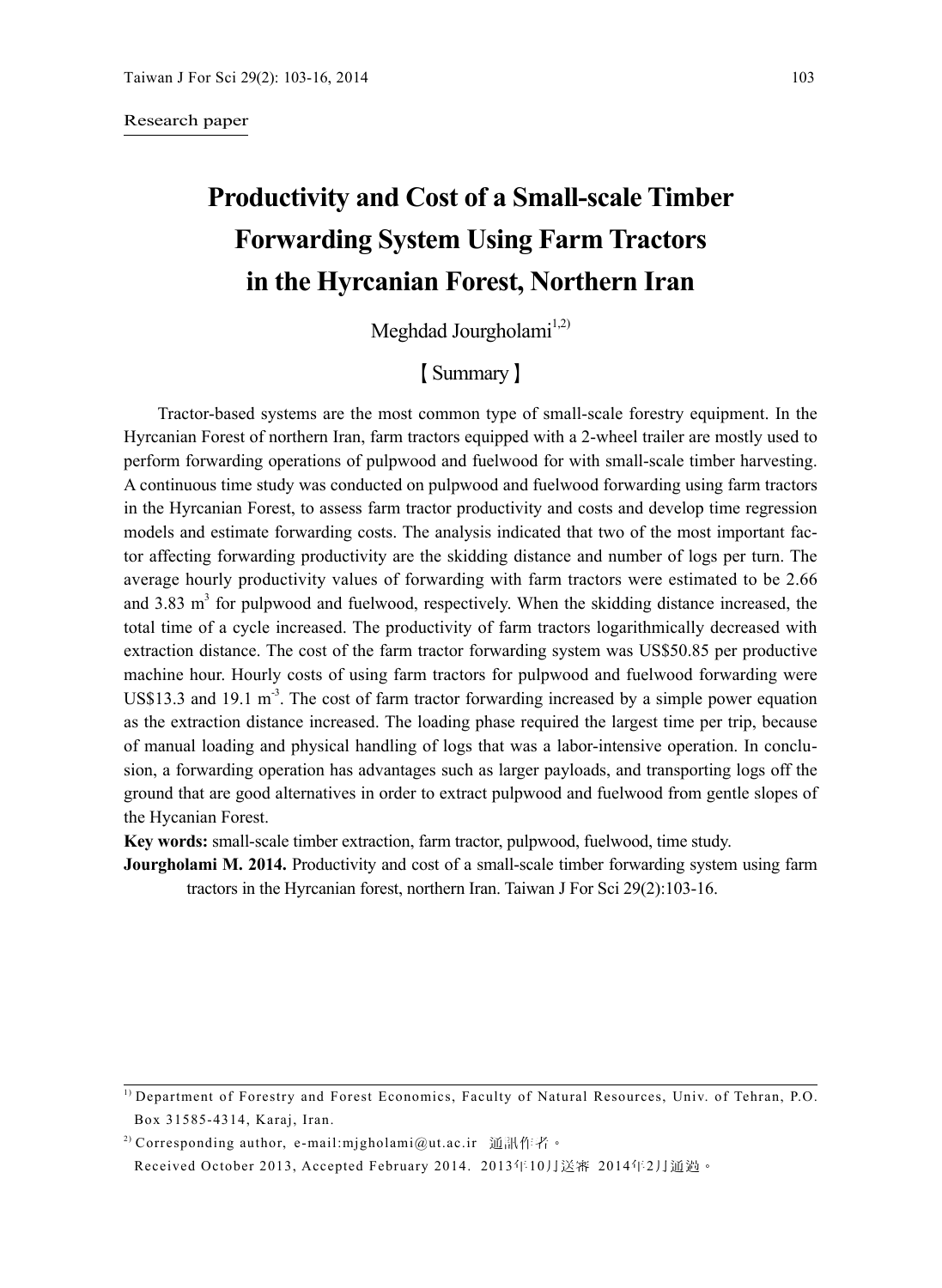#### 研究報告

## 應用農用曳引機於伊朗北部**Hyrcanian**森林小規模木材 運送之生產力與成本分析

Meghdad Jourgholami<sup>1,2)</sup>

## 摘 要

曳引機是普遍使用在小規模林業的設備,在伊朗北部Hyrcanian森林常使用兩輪曳引機來載運小 規模收穫的紙漿材及薪炭材。為評估農用曳引機使用於紙漿材及薪炭材的生產力及成本,應用連續測 時法來發展時間迴歸模型及估算集運成本。研究指出,每迴次的集運距離與原木數量兩項因子是影響 生產力最重要的因子。農用曳引機平均每小時可集運的紙漿材與薪炭材分別為2.66及3.83立方公尺, 隨著集運距離增加,每迴次作業時間亦增加,生產力隨伐採距離增加而呈對數遞減,每小時機器生產 成本(PMH)為50.85美元,換算每立方尺紙漿材與薪炭材成本分別為13.3及19.1美元,集運成本隨伐採 距離之簡單乘函數而增加,因為裝載及原木處理需要人工密集操作,故每趟裝載則需要花最多的時 間。總之,農用曳引機具裝載量大及可將原木牽引離開地面的優點,可為將紙漿材及薪炭材運出平緩 Hycanian森林的建議作業模式。

關鍵詞:小規模木材伐採、農用曳引機、紙漿材、薪炭材、工時研究。

**Jourgholami M**。2014。應用農用曳引機於伊朗北部Hyrcanian森林小規模木材運送之生產力與成本分 析。台灣林業科學29(2):103-16。

## **INTRODUCTION**

In many countries, small-scale timber harvesting usually implies the use of inexpensive machinery operated on a part-time basis (Russell and Mortimer 2005). Farm tractors can be modified and used as wheeled skidders. These modifications usually include a logging winch, roll-over protective canopy, a blade, belly pan protection, valve stem protection, wheel chains, and wheel weights (Conway 1984, Greulich et al. 1999, Russell and Mortimer 2005). With such modifications, farm tractors can be an excellent choice for small, private forests or in developing countries where farm machinery is often easier to obtain than specialized forestry equipment (Rodriguez and Fellow 1986, Dykstra and Heinrich 1996, Shaffer 1998, Updegraff

and Blinn 2000, Akay 2005, Sessions et al. 2007). Kent et al. (2011) found that smallscale harvesting and extraction methods had extensively been studied and found to be technically feasible in both conifer and broadleaf stands.

Turner et al. (1988) found that on a range of site conditions, tractors produced 3.77 m<sup>3</sup> per scheduled hour. At full-time tractor operation of 1800 scheduled hours per year, producing  $6782.6 \text{ m}^3$ , the machine cost was  $US$1.49 \text{ m}^3$  for an average skidding distance of 267.7 m. Huyler and LeDoux (1989) and LeDoux and Huyler (1992) developed prediction equations for estimating the cycle time for 5 small tractors studied under various silvicultural treatments and operating con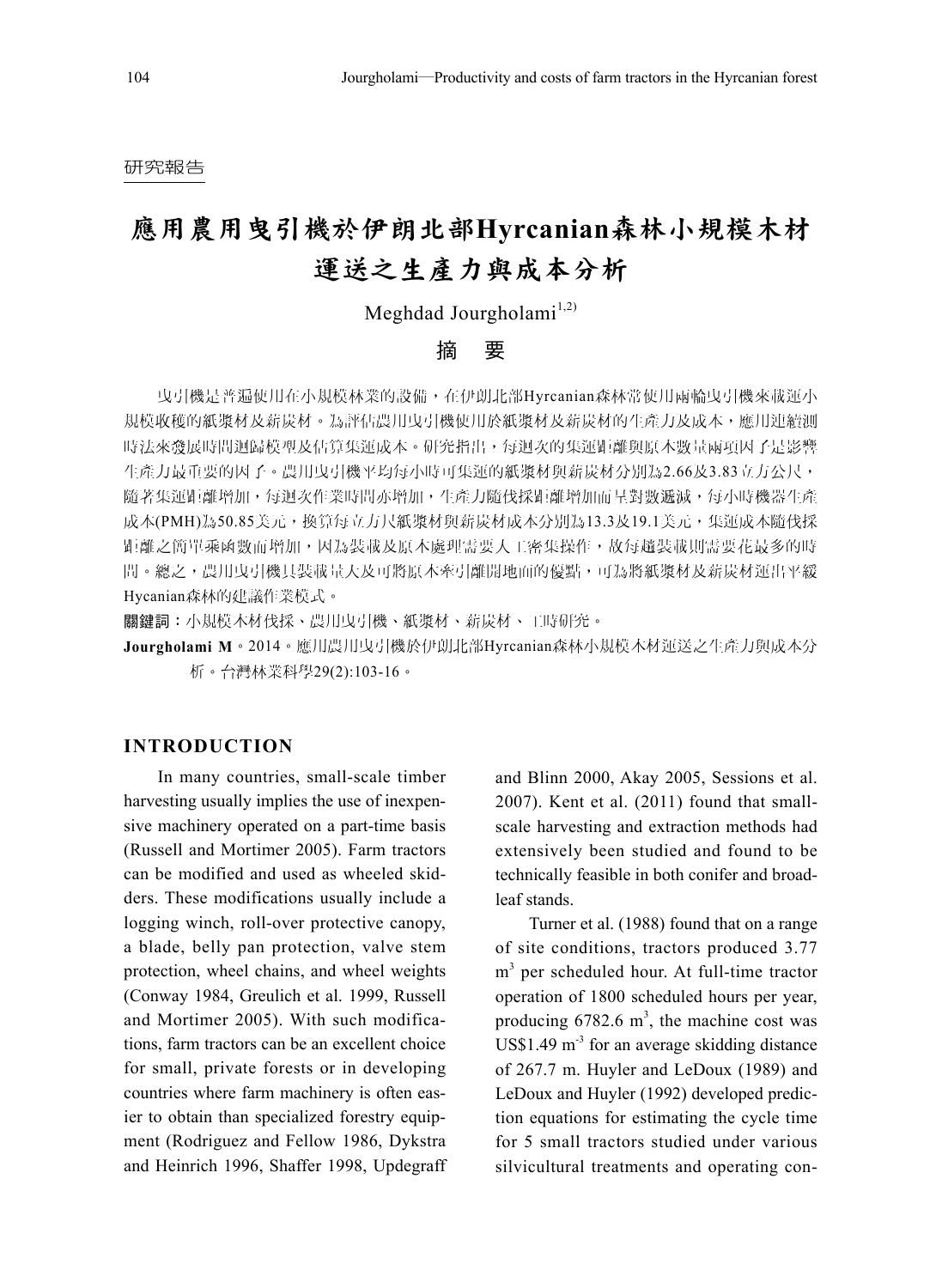ditions. They measured variables included slope yarding distance, turn volume, logs per turn, and volume per log. Results showed that as the slope yarding distance increased, the cost per volume produced increased. Spinelli and Baldini (1992) studied the applicability of logging arches used with farm tractors. Sowa et al. (2007) studied the costs of timber harvesting using the NIAB 5-15 processor mounted on a farm tractor. Susnjar et al. (2008) conducted a morphological analysis of 9 different types of tractor assemblies used in forestry practice in timber forwarding of thinning operations of lowland forests. Turk and Gumus (2010) found that variables such as the slope of the area, volume of logs, number of log, class of the ground, and features of the ground were the most important effective factors for log skidding with farm tractors. Magagnotti and Spinelli (2011) found that integration of horse bunching with tractor skidding proved cheaper than direct tractor skidding, and allowed the distance range of horse skidding to be extended. Spinelli and Magagnotti (2012) developed a productivity model for skidding timber with wheeled farm tractors, equipped with a winch and sulky and indicated that depending on the tractor power and piece size, the average turn volume and productivity could exceed  $2 \text{ m}^3$  per cycle and 4 m<sup>3</sup> per scheduled machine hour (SMH), respectively.

In the Hyrcanian Forest of northern Iran, small-scale harvesting operations include tractor forwarding and mule skidding. Jourgholami et al. (2008) found that the hourly production of hauling with mules  $(m^3 h^{-1})$  with delay time, for hauling of lumber uphill and downhill were 1.00 and 1.20  $m^3$  h<sup>-1</sup>, respectively and without a delay time were 1.21 and 1.50 m<sup>3</sup> h-1, respectively. Jourgholami (2012) indicated that hourly production rates of hauling with mules were 0.84, 0.52, and 0.42  $m<sup>3</sup>$ 

for sawn-lumber, pulpwood, and fuelwood, respectively. However, few studies on timber extraction with farm tractor have been conducted in forests of northern Iran. Gilanipoor et al. (2012) studied the productivity and costs of farm tractor skidding and found that effective independent variables of skidding time were the skidding distance and the slope of the skid trail. Average productivity rates ranged  $2.43 \sim 2.60$  m<sup>3</sup> h<sup>-1</sup> of total time and effective time, respectively.

Most of the harvested trees in northern forests have a large diameter and heavy crown, and are used to produce pulpwood and fuelwood after delimbing operations. The logs are extracted with ground-based skidding systems, and the remaining wood is forwarded with farm tractors and hauled with mules. The objective of this study was to carry out a comprehensive time study of farm tractors equipped with a trailer for pulpwood and fuelwood forwarding, to develop a model for the time consumption and productivity, find the production rate, and production costs, determine the influencing factors on time consumption and farm tractor forwarding productivity, and provide an appropriate system to replace the traditional mule logging operations.

## **MATERIALS AND METHODS**

#### **Study site**

The research was carried out in Compartments 311 and 319 of Gorazbon District, at the Kheyrud Educational and Research Forest Station in the Hyrcanian Forest region, northern Iran. The elevation of the compartments ranges 1050~1270 m and the forest lies on a southern aspect. The average rainfall ranges  $1150~1260$  mm yr<sup>-1</sup>, the heaviest rainfall occurs in summer and autumn and the forest stands are unevenly aged. Table 1 summarizes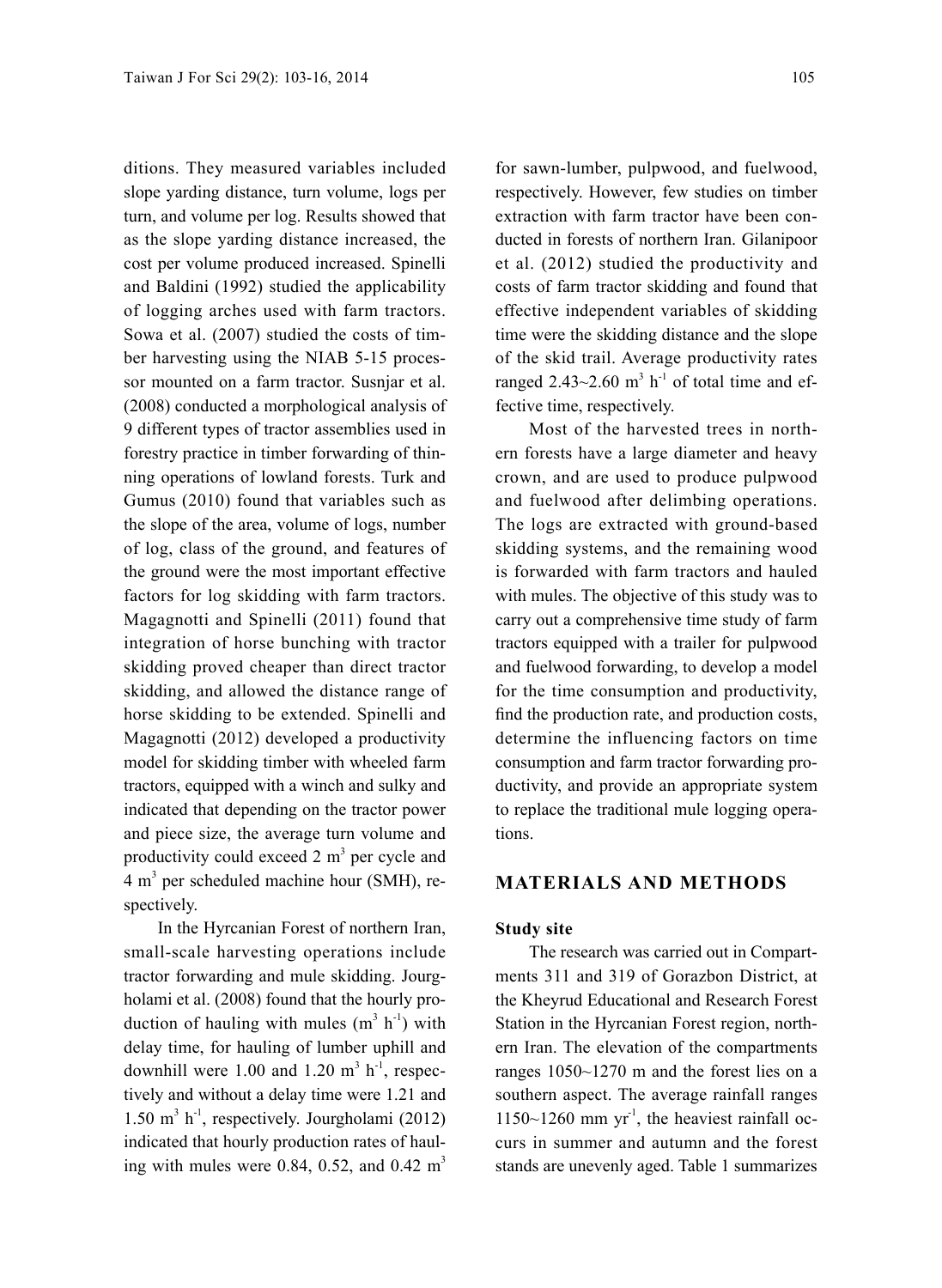|     |      |    | Compartment Area Terrain Average growing Stand density                    |     | Total removed | Total volume of                                                                |
|-----|------|----|---------------------------------------------------------------------------|-----|---------------|--------------------------------------------------------------------------------|
| no. |      |    | (ha) slope $(\%)$ stock $(m^3 \text{ ha}^{-1})$ (trees ha <sup>-1</sup> ) |     | trees         | removed trees $(m^3)$                                                          |
| 311 | 27.8 | 34 | 289.1                                                                     | 273 |               | 240 (9 trees ha <sup>-1</sup> ) 940.2 (33.8 m <sup>3</sup> ha <sup>-1</sup> )  |
| 319 | 42.7 | 22 | 555.2                                                                     | 255 |               | 210 (5 trees ha <sup>-1</sup> ) 1177.3 (27.5 m <sup>3</sup> ha <sup>-1</sup> ) |

| Table 1. Some characteristics of the study site |  |  |  |
|-------------------------------------------------|--|--|--|
|-------------------------------------------------|--|--|--|

some characteristics of the study site. This area is dominated by natural forests containing native mixed deciduous tree species including *Fagus orientalis*, *Carpinus betulus*, *Alnus subcordata*, and *Quercus castaneifolia*. The silvicultural regime is selection based, with harvesting as a combination of group selection and single tree selection. Field data were collected in October 2012. The combination of timber type and topography limits mechanization to the transport function. The felling, limbing, topping, and on-site processing of trees are motor-manual (Jourgholami 2012).

#### **Farm tractor forwarding system**

A farm tractor model UTB/Universal 650 equipped with a trailer for forwarding pulpwood and fuelwod from the forest in the study area was used on gentler slopes (Fig. 1). Because of differences between types of wood, 2 separate studies were carried out, for pulpwood (usually 2.2~2.8 m in length and 10~20 cm in diameter) and fuelwood forwarding. Technical specifications of the farm tractor equipped with a trailer are as follows: a 2-wheel drive vehicle with a UTB/Universal 650 Engine UTB, diesel, 4-cylinder, 290.5  $in<sup>3</sup>$  (4.8 L) engine, a fuel capacity of 98.0 L, a weight of 3999 kg, engine power of 62 hp (46.2 kW), a length of 414 cm, a width of 199 cm, and a height of 260 cm.

#### **Time study**

The basic cycle time used for this study was the farm tractor forwarding turn around time, that is, the time from when the tractor



**Fig. 1. UTB/Universal 650 farm tractor equipped with a 2-wheel trailer forwarding pulpwood from the forest in the study area.**

leaves the landing until it returns with the wood. In this study, the time concept introduced by Bjorheden and Thompson (1995) was used. A time-motion study was carried out to evaluate machine productivity and identify those variables that are most likely to affect it. Each forwarding cycle was individually timed with a stopwatch, separating productive time from delay time. The elements which make up the cycle were traveling empty, loading, traveling loaded and unloading. In addition to these productive elements, there was a single delay category. Any time during the study that was not spent in one of the 4 productive time elements was categorized as delay. In addition to measuring the mule hauling cycle time with a stopwatch, independent variables expected to affect mule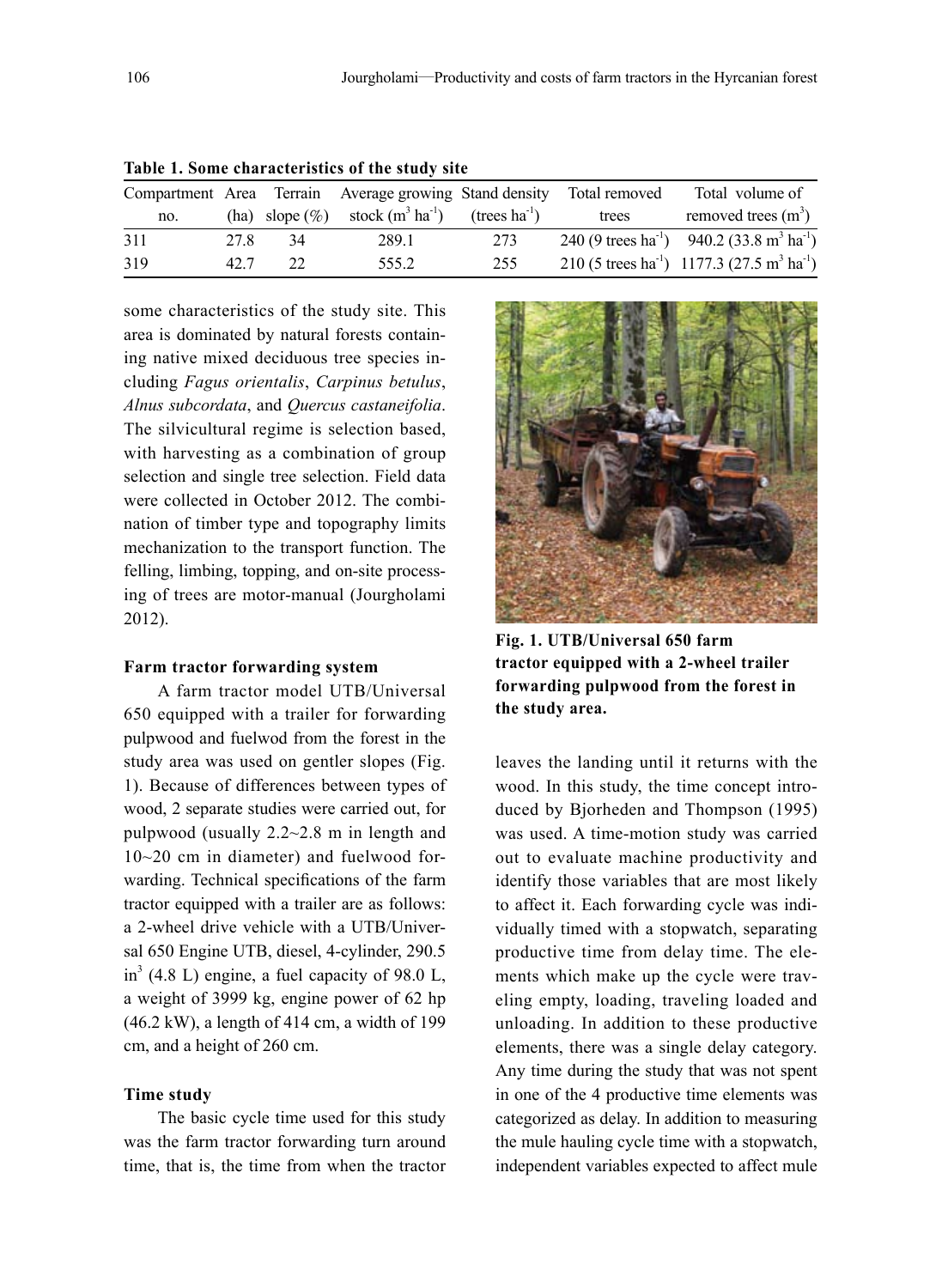hauling productivity were documented. There are 3 kinds of delay time (Mousavi 2009). Personal delay time included any interruption or non-working time such as resting or any other breaks related to the personnel. Technical delays were of different types including breaking the chain saw chain and replacing a new one, sharpening of the chain, pinching the chain, and down time of the skidder, loader, and truck. Operational delays were related to inappropriate planning. For example, in forwarding, loading, and hauling, when a log was not ready for skidding or the operator had to wait for logs to be prepared.

In forwarding with the farm tractor, time consumption, volume per turn, number of logs per turn, slope, and extraction distance were recorded for each turn. A reversible metric tape and a diameter tape were used to measure log lengths and diameters. In this study, the volume of pulpwood was calculated using Huber's formula ( $V = g_m * L$ ), where, V is volume of logs in cubic meters  $(m<sup>3</sup>)$ ,  $g<sub>m</sub>$  is basal area in the average of logs in square meter  $(m^2)$ , and L is the length of logs in meters (m). In general terms, timber of higher value is sampled with greater intensity or using a more-precise measurement method than timber of lower value. A stack measurement<sup>1)</sup> method was used to measure the fuelwood volume, and the conversion factor for fuelwood volume was  $0.8 \text{ m}^3$ . In order to measure the slope of the skid trail, a Suunto Clinometer (Suunto, Vantaa, Finland) was used, and a measuring tape was used to determine the extraction distance. The operators of the tractors were skilful and had more than 15 yr of work experience in different conditions, and there were 4 persons (1 as a farm tractor operator and 3 for manually intensive loading and physically handling logs in the loading phase). In order to determine the required samples, 10 cycles of hauling were timed prior to the main study to estimate the variance of the forwarding cycle time without delays. Finally, 55 observations were studied each for forwarding of pulpwood and fuelwood. Also, 10% of the observations were used for model validation. The statistical program SPSS 15.0 (SPSS, Chicago, IL. USA) was used to create cycle time models based on a stepwise regression. In the study, a multivariate regression was used to model time consumption of pulpwood and fuelwood forwarding with the farm tractor. An hourly production rate  $(m^3 h^1)$ of the farm tractor was estimated using the production volume and time data collected during the time study (Eq. 1): Production rate =  $TP/TT$ ; (1)

where, TP is the total extracted volume  $(m<sup>3</sup>)$ , and TT is total machine time (h).

#### **Operational cost**

The operation cost of the farm tractor was based on the fixed cost and variable cost. The system cost was calculated by totaling the machine cost and labor cost. For cost calculations, instructions prepared for harvesting planning by an Iranian forest organization were used (Mousavi 2009). This machine cost was then divided by the estimated production rate  $(m^3 h^{-1})$  at a given forwarding distance to estimate the forwarding cost per unit of volume (US\$  $m^{-3}$ ). A purchase price of US\$14,000 was used in the machine cost estimating model, and the annual interest rate was set to 19%. A machine life of 20 yr was assumed. The insurance and tax rate and utilization rate were set to 5 and 71.4%, respectively. The productive machine hour (PH) and scheduled machine hour (SH) for the skidder were considered to be 900 and 1260 h, respectively (Eq. 2):

$$
U = \frac{SH}{PH} = \frac{180 \times 7}{180 \times 5} = 71.4;
$$
 (2)

where U is the utilization rate  $(\%)$ , SH is the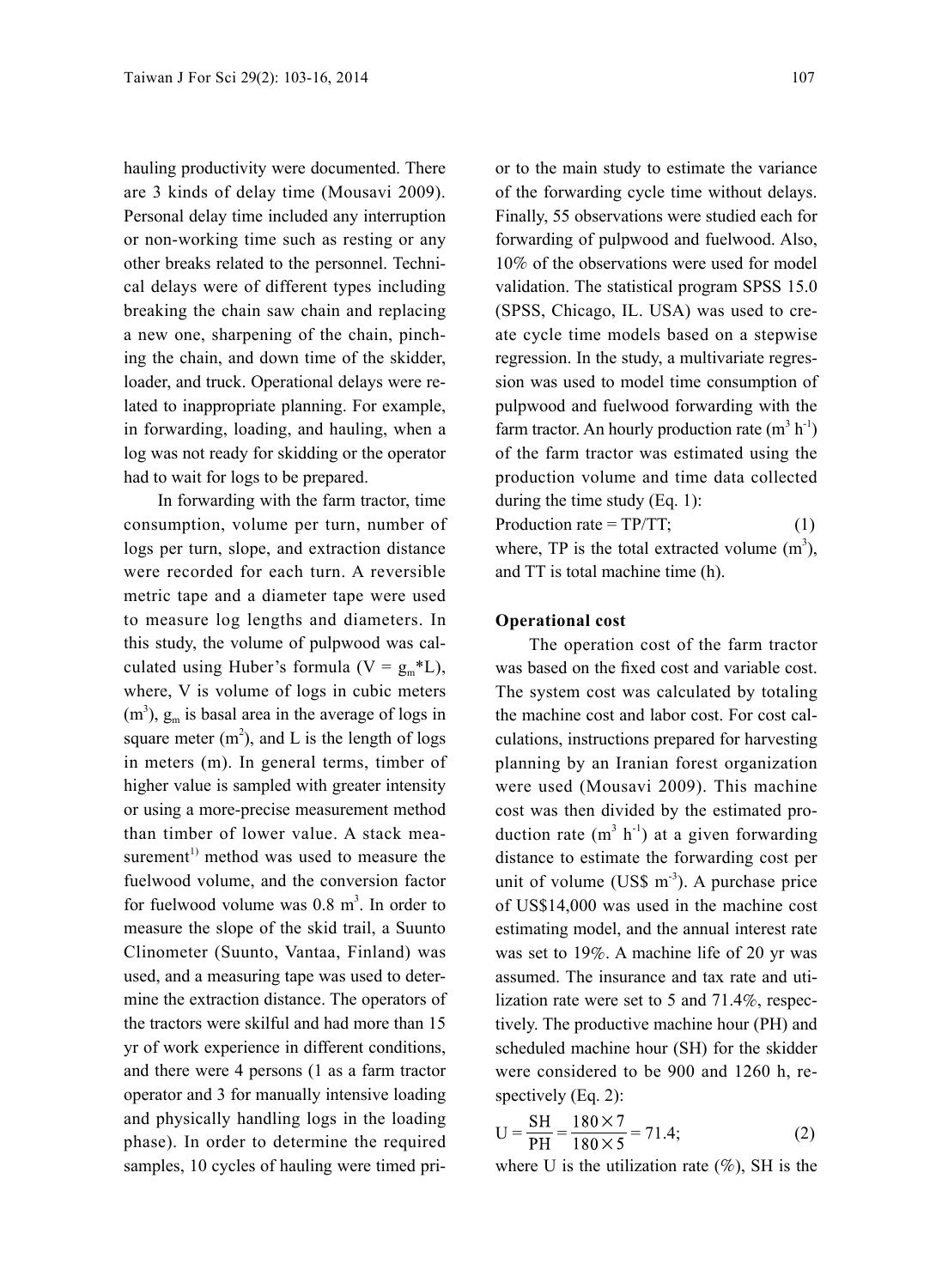scheduled machine hour (h), and PH is the productive machine hour (h).

The labor cost for the forwarding operation depends on the number of people that are involved in each phase, the salary of each worker, and the length of time they are hired to do the work. In Iran, almost all workers in the company are paid monthly. The hourly cost is derived from the monthly salary divided by the annual production hours. The forwarding operation using the farm tractor typically involves a crew of 4 people (Eq. 2):

$$
LC = \frac{\text{Total labor cost}}{\text{Productive hour}};
$$
 (3)

The unit cost of production in different work phases was calculated by dividing the system cost by the average productivity per hour (Eq. 4):

 $\sim$   $\sim$   $\sim$ 

Unit cost  $(US\$ <sup>3</sup>)<br>System cost  $(US\$ <sup>1</sup>)  $\frac{y_1}{2}$  Average productvity (m<sup>3</sup> h<sup>-1</sup>). (4)

## **RESULTS**

#### **Time study variables**

Table 2 summarizes the time study variables for farm tractor forwarding of pulp-

wood and fuelwood. The forwarding distance for fuelwood ranged 49~387 m and averaged 215.7 m, while the forwarding distance for pulpwood ranged 40~419 m with an average of 222 m. The volume per turn for fuelwood forwarding was  $1.15 \sim 2.77$  m<sup>3</sup> with an average of  $1.97 \text{ m}^3$ , while the volume per turn for pulpwood forwarding was  $0.88 \sim 4.07$  m<sup>3</sup> with an average of  $2.62 \text{ m}^3$ . The total delayfree time for forwarding fuelwood varied 18.38~53.09 min with an average of 37.52 min, while the total forwarding time was 18.38~96.03 min with an average of 44.3 min. However, the total delay-free time for forwarding pulpwood ranged 18.83~52.58 min with an average of 33.11 min, while the total forwarding time was 20.73~128.6 min with an average of 40.99 min.

The travel empty times for fuelwood and pulpwood fowarding averaged 5.06 and 5.16 min, respectively. The average load times were 24.23 and 18.4 min for fuelwood and pulpwood fowarding, respectively. The most time-consuming component of the total forwarding cycle for fuelwood and pulpwood was the loading time. Travel loaded times for fuelwood and pulpwood fowarding averaged

**Table 2. Summary of time study variables for farm tractor forwarding of pulpwood (Pulp) and fuelwood (Fuel)**

| and factwood (f act) |          |                  |            |             |                                                                  |                         |           |                  |                  |               |                      |              |          |                  |                 |                 |
|----------------------|----------|------------------|------------|-------------|------------------------------------------------------------------|-------------------------|-----------|------------------|------------------|---------------|----------------------|--------------|----------|------------------|-----------------|-----------------|
|                      |          | Traveling        |            | Loading     |                                                                  | Traveling               |           | Unloading        |                  | Refueling     |                      | Meal & Rest  |          | Personal         |                 | Technical       |
| Parameter            |          | empty (min)      |            | (min)       |                                                                  | loaded (min)            |           | (min)            |                  | time (min)    |                      | time (min)   |          | time (min)       |                 | delays (min)    |
| Wood type            | Pulp     | Fuel             |            |             | Pulp Fuel Pulp Fuel Pulp Fuel Pulp Fuel                          |                         |           |                  |                  |               | Pulp                 | Fuel Pulp    |          | Fuel             | Pulp Fuel       |                 |
| Average              | 5.16     | 5.06             | 18.4       | 24.23       | 7.02                                                             |                         | 5.87 2.54 | 2.35             | 0.24             | 0.6           | 2.4                  | 4.47         | 1.67     | 0.67             | 2.93            | 0.48            |
| Minimum              | 1.02     | 17               | 10.81      | 8.81        | 2.16                                                             |                         | 1.03 0.98 | 0.88             | $\theta$         | $\Omega$      | $\theta$             | $\theta$     | $\theta$ | $\theta$         | $\theta$        | $\left($        |
| Maximum              | 9.06     | 7.58             | 30.2       | 39.1        |                                                                  | 12.75 12.51             | 4.88      | 4.31             | 4.28             | 5.36          | 32.68 46.2           |              |          | 46.25 12.28 85.7 |                 | 8.67            |
| Std. deviation       | 2.04     | 1.46             | 4.39       | 6.35        | 3.07                                                             | 2.17                    | 0.87      | 0.93             | 0.96             | 1.53          |                      | 8.24 12.5    | 7.48     |                  | 2.44 13.56 1.94 |                 |
|                      |          | Operational      |            | Total delay |                                                                  | Delay-free              |           | Total cycle      |                  |               | Number of Volume per |              |          | Extraction       |                 | Slope           |
| Parameter            |          | delay (min)      |            | (min)       |                                                                  | time (min)              |           | time (min)       |                  | logs per turn |                      | turn $(m^3)$ |          | distance(m)      |                 | $(\%)$          |
| Wood type            | Pulp     | Fuel             |            |             | Pulp Fuel Pulp Fuel Pulp Fuel Pulp Fuel Pulp Fuel Pulp Fuel Pulp |                         |           |                  |                  |               |                      |              |          |                  |                 | Fuel            |
| Average              | 0.63     | 0.55             | 5.23       |             | 1.71 33.11 37.52 40.99 44.3                                      |                         |           |                  | 38.34 78.46 2.62 |               |                      | 1.97         |          | 222.0 215.7 11.9 |                 | 11.3            |
| Minimum              | $\Omega$ | $\Omega$         | 0          | $\Omega$    |                                                                  | 18.83 18.38 20.73 18.38 |           |                  | 20               | 61            | 0.88                 | 1.15         | 40       | 49               | 7               | $7\phantom{.0}$ |
| Maximum              |          | 15.33 15.41 85.7 |            |             | 20.47 52.58 53.09 128.6 96.03                                    |                         |           |                  | 54               | 98            | 4.07                 | 2.77         | 419      | 387              | 20              | 18              |
| Std. deviation       | 2.69     |                  | 2.74 15.24 | 4.41        | 7.94                                                             |                         |           | 7.75 18.99 16.25 | 8.66             | 9.69          | 0.79                 | 0.41         |          | 102.7 93.64      | 3.14            | 3.07            |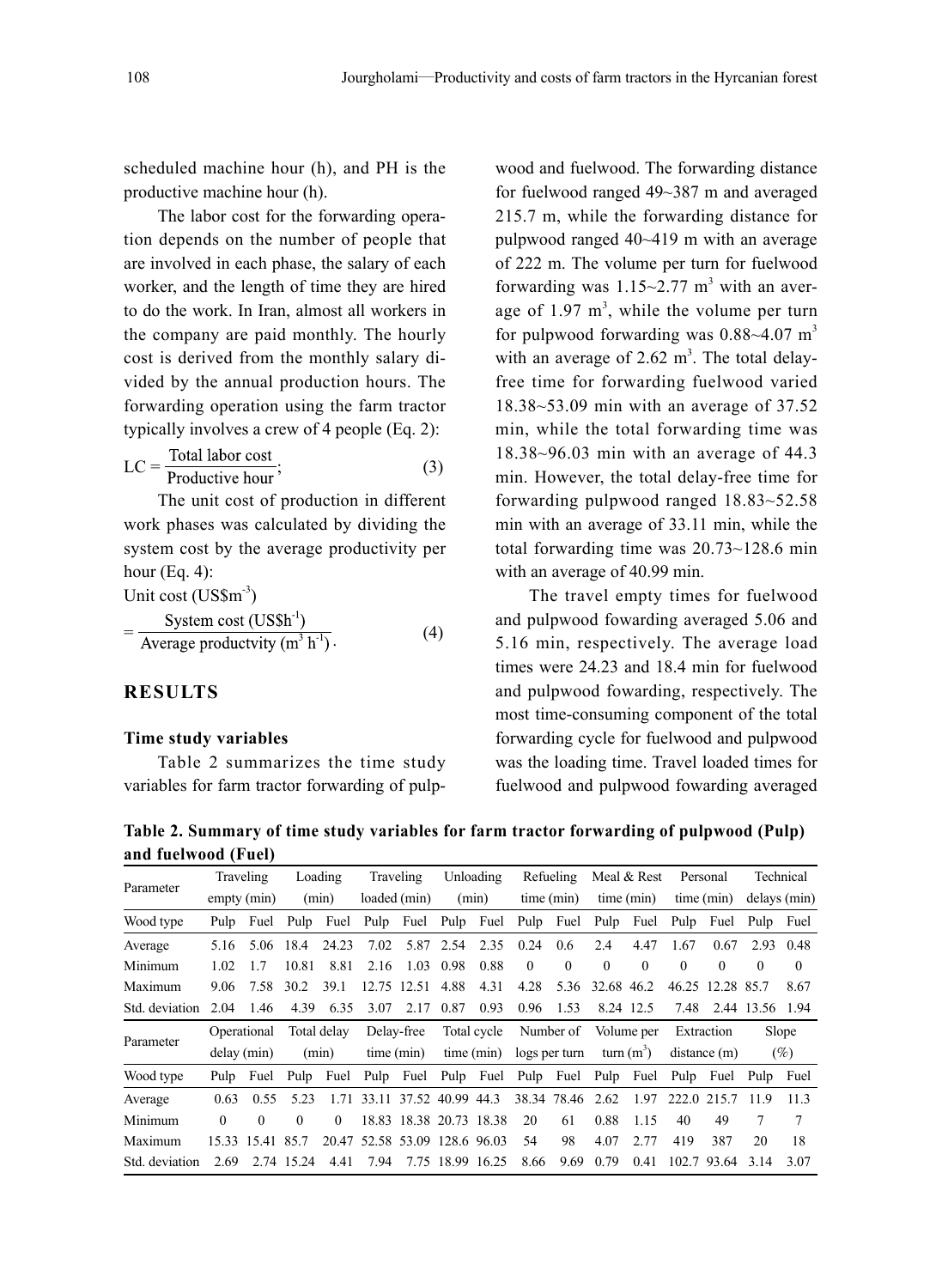5.87 and 7.02 min, respectively. The average unloading times were 2.35 and 2.54 min for fuelwood and pulpwood fowarding, respectively.

The time consumption distributions of different elements of forwarding fuelwood and pulpwood are presented in Fig. 2. When forwarding fuelwood, the loading time took 54.7% of the gross-effective time. This was the highest followed by traveling loaded, traveling empty, resting and meal time, unloading, delays, and refueling time. With forwarding pulpwood travel, the loading time also was the most time-consuming element, taking up 44.9% of the gross-effective time, followed by traveling unloaded, delays, traveling empty, unloading time, resting and meal time, and refueling time.

A scatter diagram of the total cycle times for pulpwood and fuelwood extraction relative to forwarding distance (Fig. 3) reveals that the cycle time was strongly influenced by the forwarding distance.

#### **Regression model**

A regression analysis with a stepwise method between independent variables (number of logs per turn, volume per turn  $(m^3)$ , extraction distance  $(m)$ , and slope  $(\%)$  and forwarding cycle time for fuelwood extraction as the dependent variable was employed to predict the forwarding time for the data collected. A stepwise regression analysis revealed that the forwarding cycle time for fuelwood extraction depended on the extraction distance and number of logs per turn, and thus a forwarding cycle time regression model was developed using the extraction distance and number of logs per turn as independent variables (Eq. 5). Statistical significance was checked by an *F*-test of the overall fit and *t*tests for individual parameters (Table 3).  $Y = 12.59588 + 0.06899X_1 - 0.1796X_2$ ; (5) where Y is the forwarding cycle time for fuelwood (min),  $X_1$  is the extraction distance (m), and  $X_2$  is the number of logs per turn.

A regression analysis with a stepwise method between independent variables (number of logs per turn, volume per turn  $(m^3)$ , extraction distance  $(m)$ , and slope  $(\%)$  and forwarding cycle time for pulpwood extraction as dependent variable was employed to predict the forwarding time for the data collected. A stepwise regression analysis revealed that the forwarding cycle time for pulpwood extraction depended on the



**Fig. 2. Elemental time consumption of forwarding pulpwood (a) and fuelwood (b) with a farm tractor.**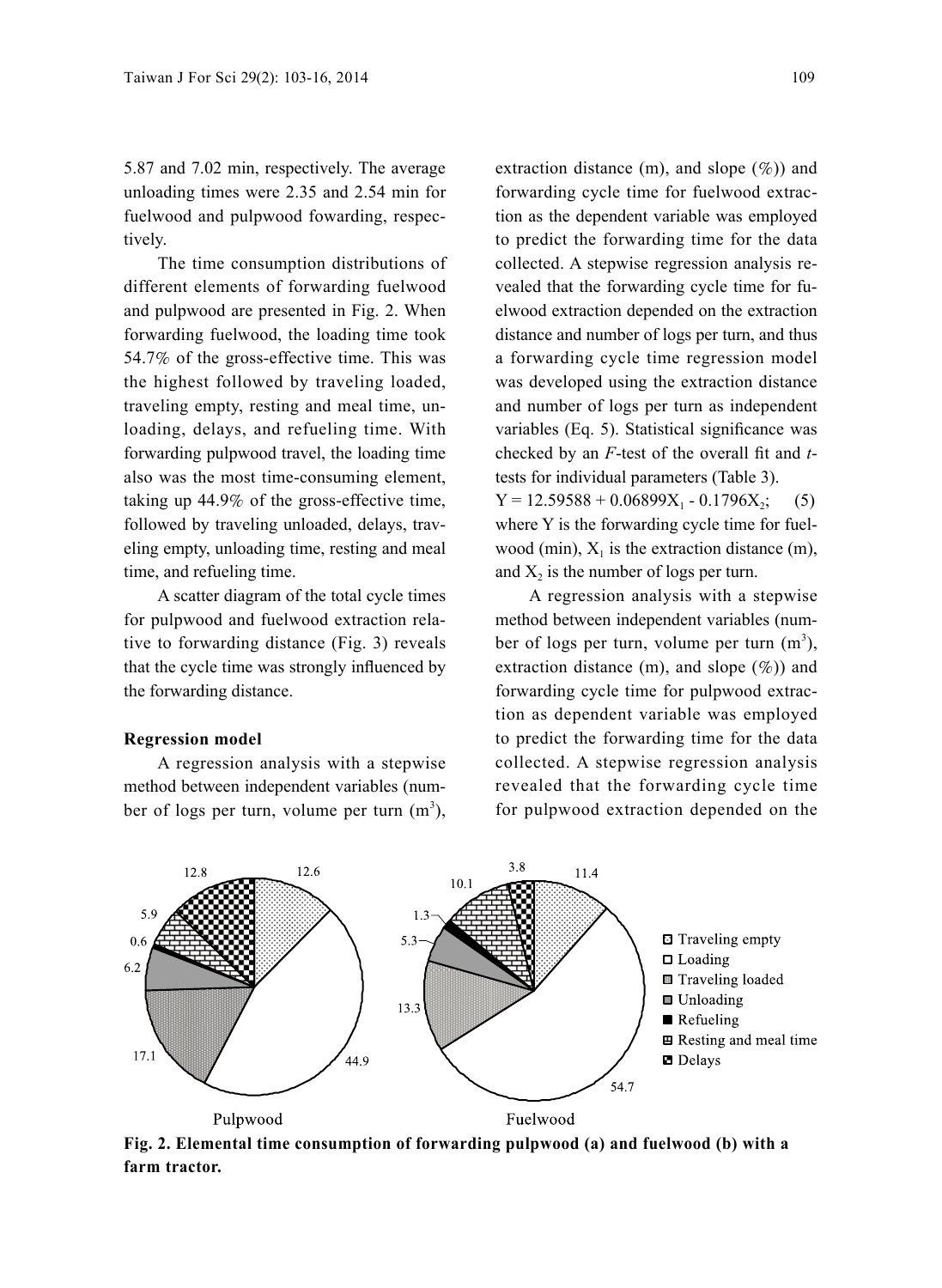

**Fig. 3. Relationship between the time of forwarding pulpwood and fuelwood (Y) and extraction distance (X).**

**Table 3. ANOVA model of the time regression model for fuelwood forwarding with a farm tractor**

| Source     | Sum of squares | d.f. | Mean square | <i>F</i> -value | $R^2(\%)$ | <i>p</i> value |
|------------|----------------|------|-------------|-----------------|-----------|----------------|
| Regression | 2238.38        |      | 1119 18     | 74.88           | 76.1      | 0.000          |
| Residual   | 702.42         | 47   | 14.94       |                 |           |                |
| Total      | 2940.8         | 49   |             |                 |           |                |

extraction distance, and thus a forwarding cycle time regression model was developed using the extraction distance as the independent variable (Eq. 6). Statistical significance was checked by an *F*-test of the overall fit and *t*-tests for individual parameters (Table 4).  $Y = 20.33759 + 0.05754X_1;$  (6) where Y is the forwarding cycle time for pulpwood (min), and  $X_1$  is the extraction distance (m).

#### **Production rate**

The average gross productivity (the average productivity with delay time) and net productivity (the average productivity without delay time) of fuelwood forwarding were 2.66 and 3.14  $m<sup>3</sup> h<sup>-1</sup>$ , respectively. The average gross productivity was 18% less

than net productivity with the tractor fuelwood forwarding system. It was found that the production rate of fuelwood forwarding decreased as the skidding distance increased (Fig. 4). A logarithmic regression model was fitted to describe the relationship between the fuelwood forwarding distance and hourly production rates (delay free time), and statistical significance was checked using an *F*-test of the overall fit and *t*-tests for individual parameters.

The average gross productivity (the average productivity with delay time) and net productivity (the average productivity without delay time) of pulpwood forwarding were 3.83 and 4.74  $m<sup>3</sup> h<sup>-1</sup>$ , respectively. The average gross productivity was 24% less than the net productivity with the tractor pulpwood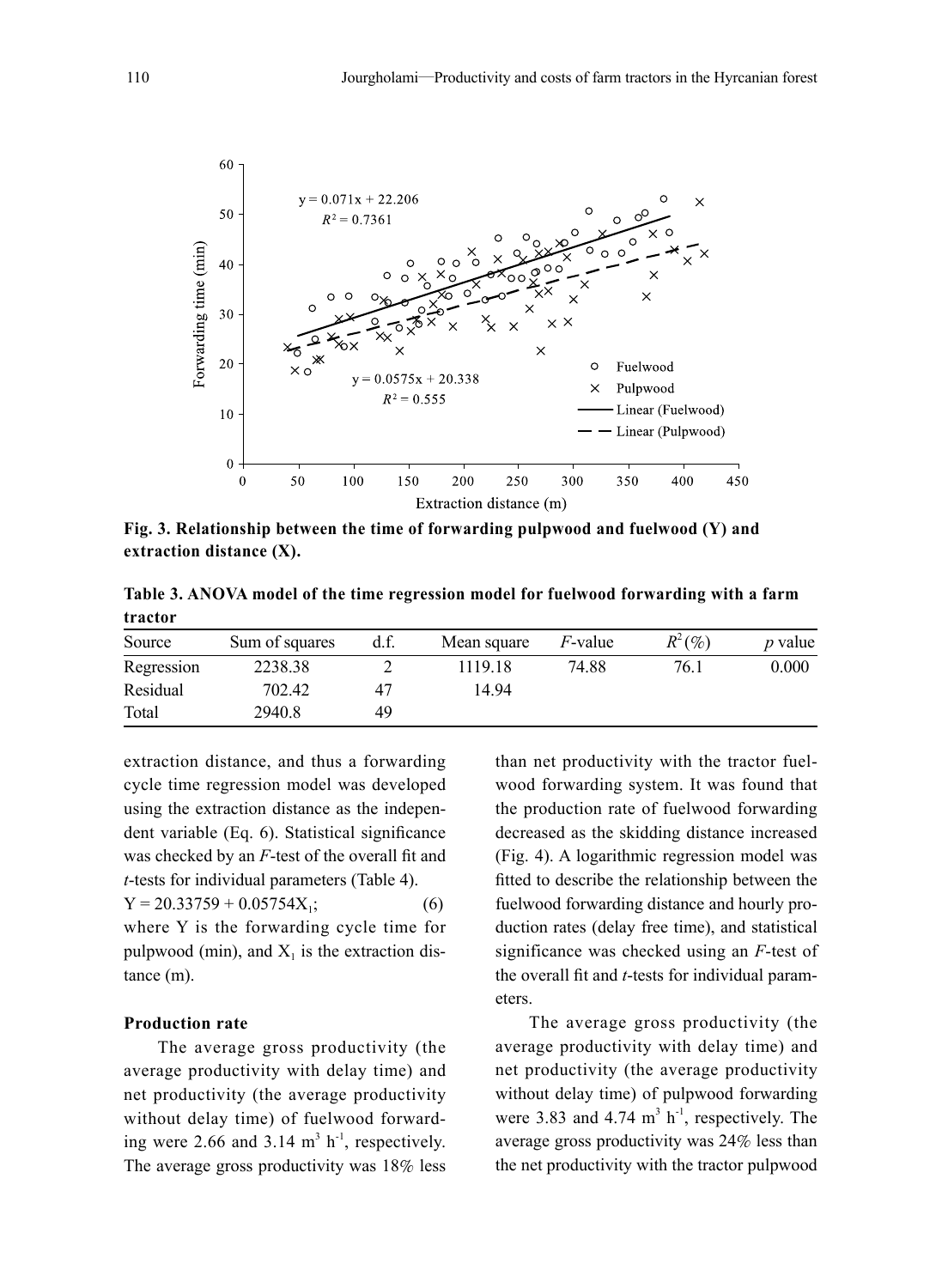| tractor    |               |      |             |                 |           |                |  |  |
|------------|---------------|------|-------------|-----------------|-----------|----------------|--|--|
| Source     | Sum of square | d.f. | Mean square | <i>F</i> -value | $R^2(\%)$ | <i>p</i> value |  |  |
| Regression | 1714.11       |      | 1714.11     | 59.86           | 74.0      | 0.000          |  |  |
| Residual   | 1374.52       | 48   | 28.64       |                 |           |                |  |  |
| Total      | 3088.63       | 49   |             |                 |           |                |  |  |

**Table 4. ANOVA model of the time regression model for pulpwood forwarding with a farm tractor**



**Fig. 4. Relationship between production of forwarding pulpwood and fuelwood (Y) and extraction distance (X).**

forwarding system. The regression model and actual volume per turn were used to develop a relation between the productivity rate and pulpwood forwarding distance as it increased (Fig. 4). In pulpwood forwarding, productivity decreased as the skidding distance increased with a logarithmic regression model. The productivity of pulpwood forwarding seemed to have the greatest potential to be affected as the extraction distance increased. The performance rate excluding delays for pulpwood was 51% higher than for fuelwood forwarding. Also, Fig. 4 shows that the production rate for pulpwood forwarding was higher than that for fuelwood for each extraction distance. The independent *t*-test using a levene test (d.f. = 98;  $F = 10.71$ ;  $p = 0.001$ ) revealed that there was a statistically significant difference in net production between pulpwood  $(5.09 \pm 1.34 \text{ m}^3 \text{ h}^{-1})$  and fuelwood  $(3.27 \pm 0.97 \text{ m}^3 \text{ h}^{\text{-1}})$  forwarding with the farm tractor.

#### **Farm tractor forwarding machine cost**

Table 5 summarizes the machine cost estimate for a farm tractor equipped with a trailer. The hourly machine cost was estimated to be US\$50.85. The fuelwood forwarding cost including delay times was US\$19.1 m<sup>-3</sup>, while the forwarding cost without delays was estimated to be US\$16.2  $\text{m}^3$ . The pulpwood forwarding cost including delay times was US\$13.3  $m<sup>3</sup>$ , while the forwarding cost without delays was estimated to be US\$10.7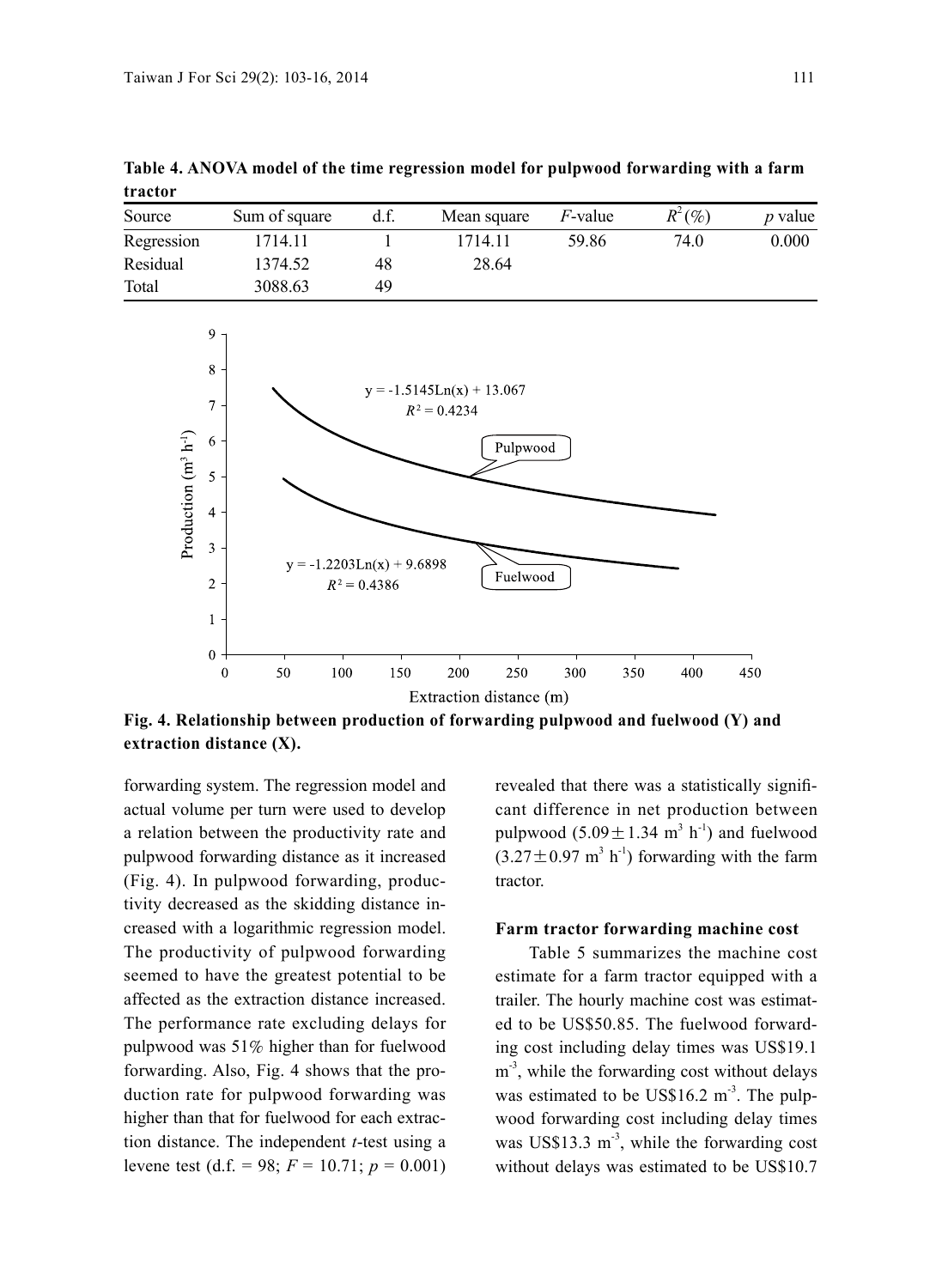m<sup>-3</sup>. The forwarding cost of pulpwood was less than that of fuelwood, because the loading time for fuelwood was greater than the loading time for pulpwood. It was found that cost of fuelwood and pulpwood forwarding increased as the extraction distance increased,

**Table 5. Summary of detailed cost calculation parameters of the farm tractor (prices are for October 2012)**

| Cost element                        | Cost (US\$) |
|-------------------------------------|-------------|
|                                     | per hour    |
| Fixed costs                         |             |
| Depreciation                        | 4.66        |
| <b>Interest</b>                     | 2.01        |
| Tax and insurance                   | 0.67        |
| Subtotal (Fixed)                    | 7.34        |
| Operating costs                     |             |
| Maintenance and repair              | 5.25        |
| Fuel and lubricant                  | 11.75       |
| Tires                               | 0.51        |
| Subtotal (Operating)                | 17.51       |
| Hourly labor cost                   | 26          |
| Total hourly machine-operating rate | 50.85       |
| $(Fixed + Operating + Labor)$       |             |

and power functions were fitted for each timber type by regression analyses (Fig. 5). Two factors primarily controlled the range of forwarding costs between fuelwood and pulpwood: the skidding distance and volume per turn. The greater forwarding distance at fuelwood extraction and resulting increase in the total travel time (traveling empty and traveling loaded + loading time) accounted for most of the difference in delay-free cycle times between fuelwood and pulpwood.

### **DISCUSSION**

There are various ways to implement forest harvesting with farm-based tractors. Two modified farm tractor logging systems are commonly used. They are (1) a skidder system and (2) a forwarder system (Akay 2005, Kent et al. 2011). In this study, a farm tractor equipped with a 2-wheel trailer was introduced and studied. This study also provided time consumption and productivity data of the forwarding operations using a farm tractor with a 2-wheel trailer for the small-



**Fig. 5. Relationship between the forwarding cost of the farm tractor (Y) and extraction distance (X).**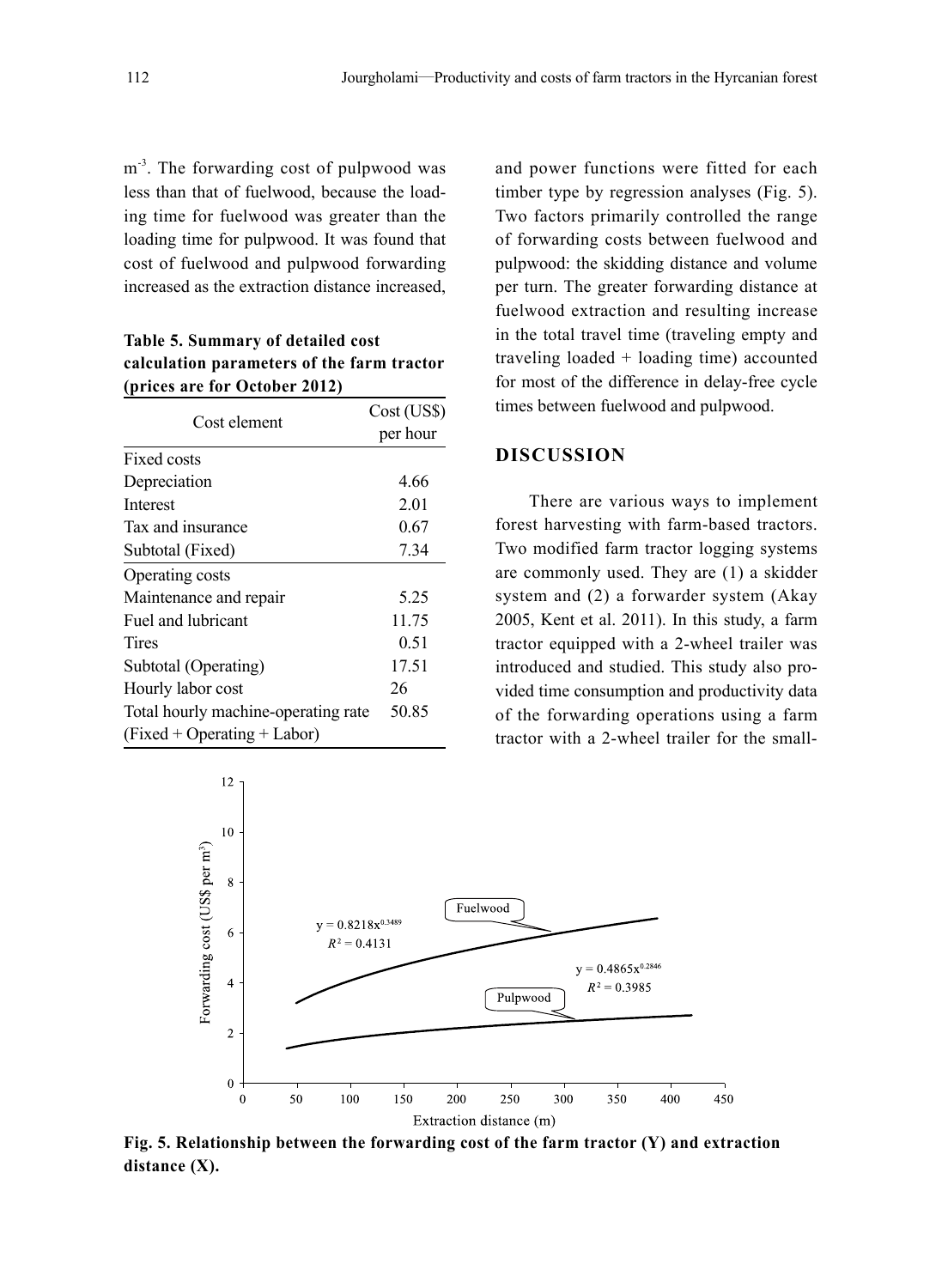scale extraction of pulpwood and fuelwood. However, a forwarding operation with a farm tractor requires a greater initial investment than a skidding operation with a farm tractor. Forwarding operations also require a wellplanned network and forwarding roads for efficient transportation (Akay 2005).

In this study, the trailer was not equipped with a hydraulic grapple loader to load logs from the roadside and unload them onto the landing. However, the farm tractor used in this study was equipped with a trailer which had a hydraulic compression system to unload logs at the landing. Without the hydraulic grapple loader to load logs, operators were on the ground, physically handling and loading logs most of the time, and their experience would heavily influence productivity. The loading operation of fuelwood and pulpwood on the trailer was done manually, so it required a lot of labor, usually 2 or 3 people were needed for loading operations. These manually intensive extraction methods were labor intensive. Also, these manually intensive extraction methods should preferably be used with small-sized logs. Although economically this forwarding system depends on the power of people, and most of the loading operation was done manually, using a farm tractor in small-scale forestry has several key advantages such as a relatively low initial investment and operating cost, versatility, and less damage to residual trees and forest soils (Dykstra and Heinrich 1996, Shaffer 1998, Akay 2005, Russell and Mortimer 2005). The unit cost of forwarding fuelwood and pulpwood was mostly affected by the labor cost. The labor cost accounted for 51% of the hourly forwarding cost, while only 49% was related to the machine cost. The fixed and operating costs associated with the farm tractor were 15 and 34% of the hourly forwarding cost, respectively. In other words, human labor was still a major part of the work of the forwarding operation with a farm tractor.

The element, time consumption, showed that the loading phase consumed the most time per turn, because of manually intensive loading and physically handling the logs that was a labor-intensive operation. Loading took approximately 54.7 and 44.9%, respectively, of the gross-effective time with both fuelwood and pulpwood forwarding with the farm tractor. However, the trailer was equipped with a hydraulic dump system, so the loading element was easily performed, and the average time was 2.35 min for fuelwood extraction. In fuelwood forwarding, the average empty and loaded travel speeds of the farm tractor were 2.56 and 2.2 km  $h^{-1}$ , respectively. The main reason for the slow speed of the tractor in this study that it was equipped it with a 2-wheel trailer, which reduced its maneuverability in forest stands (Spinelli and Baldini 1992, Susnjar et al. 2008). Loaded travel was performed at a lower speed than empty travel when skidding because of the volume per turn. Also in pulpwood forwarding, the average empty and loaded travel speeds of the farm tractor were 2.58 and 1.89 km  $h^{-1}$ , respectively.

In this study, variables with the greatest impact on the forwarding cycle time were the extraction distance and number of logs per turn, that is consistent with results of studies by Turner et al. (1988), LeDoux and Huyler (1992), Turk and Gumus (2010), Gilanipoor et al. (2012), and Spinelli and Magagnotti (2012). The time consumed for fuelwood forwarding greatly depends on the extraction distance. A multivariate regression model was constructed to estimate the unloaded travel time as a function of the skidding distance and number of logs per turn. Modeling of pulpwood forwarding showed that it was highly dependent on the extraction distance. The main reason was the relatively low volume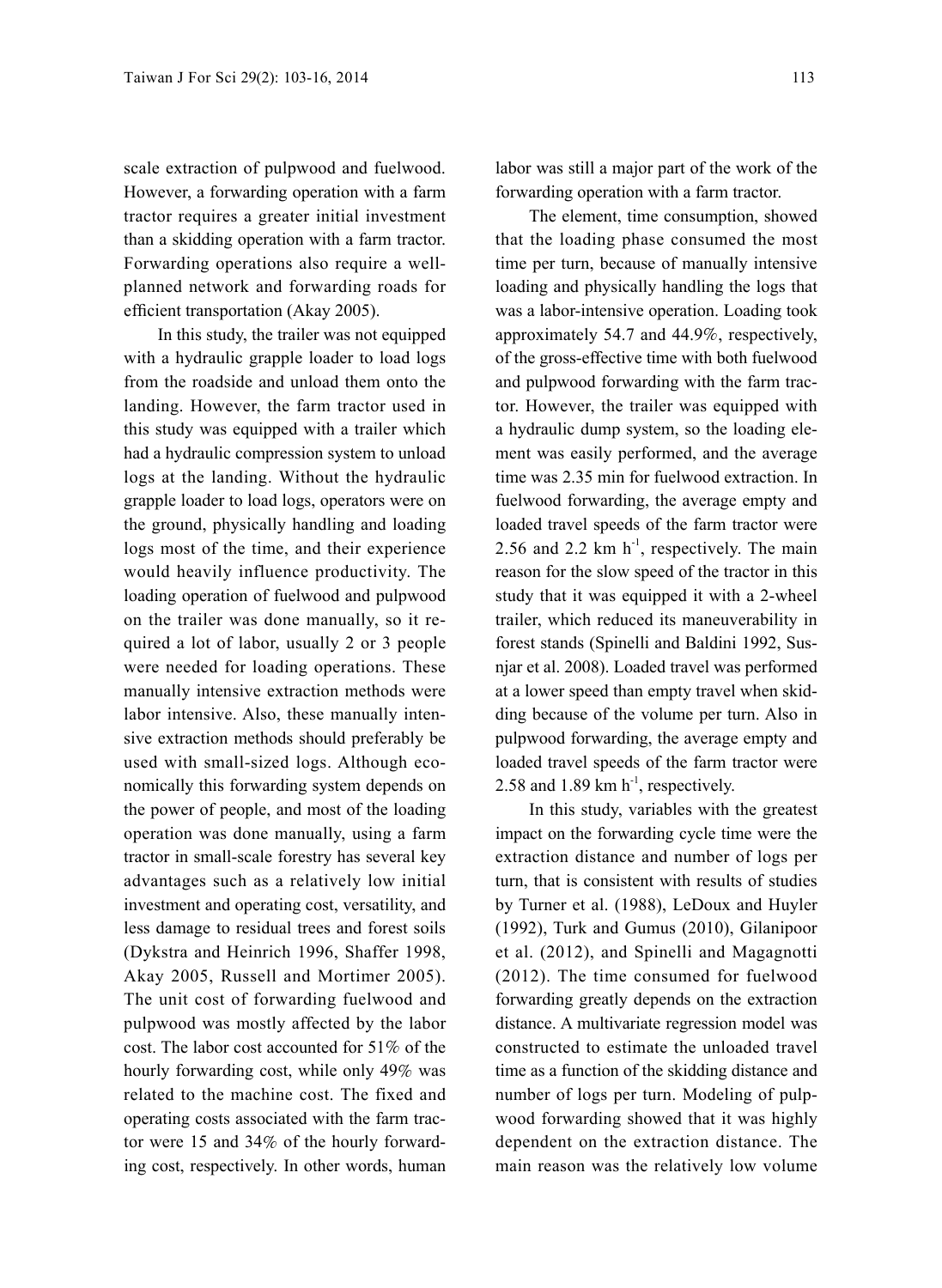per number of logs of fuelwood; in order to provide a sufficient volume per each turn, more logs had to be loaded, and thus, more time was needed for the loading element. We therefore concluded that the forwarding distance was a useful predictor in determining the delay-free forwarding cycle time for fuelwood and pulpwood.

The average gross productivity and net productivity of fuelwood forwarding were 2.66 and 3.14  $m<sup>3</sup> h<sup>-1</sup>$ , respectively. The average gross productivity and net productivity of pulpwood forwarding were 3.83 and 4.74  $m<sup>3</sup> h<sup>-1</sup>$ , respectively. The performance rate excluding delays for pulpwood was 51% higher than that for fuelwood forwarding, which is consistent with research by Turner et al. (1988), Spinelli and Magagnotti (2012), and Gilanipoor et al. (2012). Productivity with A farm-based tractor was reported by Turner et al. (1988) to be  $3.77 \text{ m}^3$  per scheduled hour, by Spinelli and Magagnotti (2012) to be  $2 m<sup>3</sup>$ per cycle and 4 m<sup>3</sup> per SMH, and by Gilanipoor et al. (2012) to range  $2.43{\sim}2.60$  m<sup>3</sup> h<sup>-1</sup>.

The net production for pulpwood extraction was higher than the net production for fuelwood forwarding. The main reason for this difference was the reduced loading time for pulpwood because of the appropriate size of the logs. But with fuelwood forwarding, to provide a proper load volume each turn, dozens of pieces of fuelwood should be tied together which caused the loading time to increase. The regression model developed for fuelwood showed that in addition to the forwarding distance, the number of pieces of fuelwood per turn was included in the regression model, and had a direct effect on the fuelwood forwarding cycle time. It was found that the production rates of both fuelwood and pulpwood decreased as the skidding distance increased (LeDoux and Huyler 1992, Turk and Gumus 2010, Kent et al. 2011, Gilanipoor et al. 2012, Spinelli and Magagnotti 2012). Comparing production changes between fuelwood and pulpwood revealed that the net production rate was reduced with an increasing extraction distance as a logarithmic function. Comparison of production trends indicated that for each forwarding distance, the net production of pulpwood extraction was higher than that of fuelwood. With an increasing forwarding distance, the reduction trend for pulpwood production was less than that for fuelwood.

The forwarding cost of pulpwood  $(US$13.3 m<sup>-3</sup>)$  was less than that of fuelwood (US\$19.1 m<sup>-3</sup>), because the loading time for fuelwood was greater than that for pulpwood. Unit costs of the forwarding operation increased with increasing distance for both fuelwood and pulpwood, and power functions were fitted for each timber type by regression analyses. Skidding distance considerably affects the hourly cost production of fuelwood and pulpwood (Turner et al. 1988, LeDoux and Huyler 1992, Turk and Gumus 2010, Kent et al. 2011, Gilanipoor et al. 2012, Spinelli and Magagnotti 2012). Delays were 3.8 and 12.8% of the average cycle time in fuelwood and pulpwood forwarding, respectively. The major reasons for technical delays included failure of the compressor, and oil pump, and boiling of water in the radiator.

This study showed that by changing the structure of agricultural tractors and equipping them with an arch, sulky, and forwarding trailer, they can be used for small-scale forest harvesting operations. However, this modification of the farm tractor structure did not help improve safety problems, but farm tractors equipped with a trailer can be used on gentle slopes of the Hyrcanian Forest. Farm tractors used for forestry will require modifications, both to improve functionality and comply with safety standards (Greulich et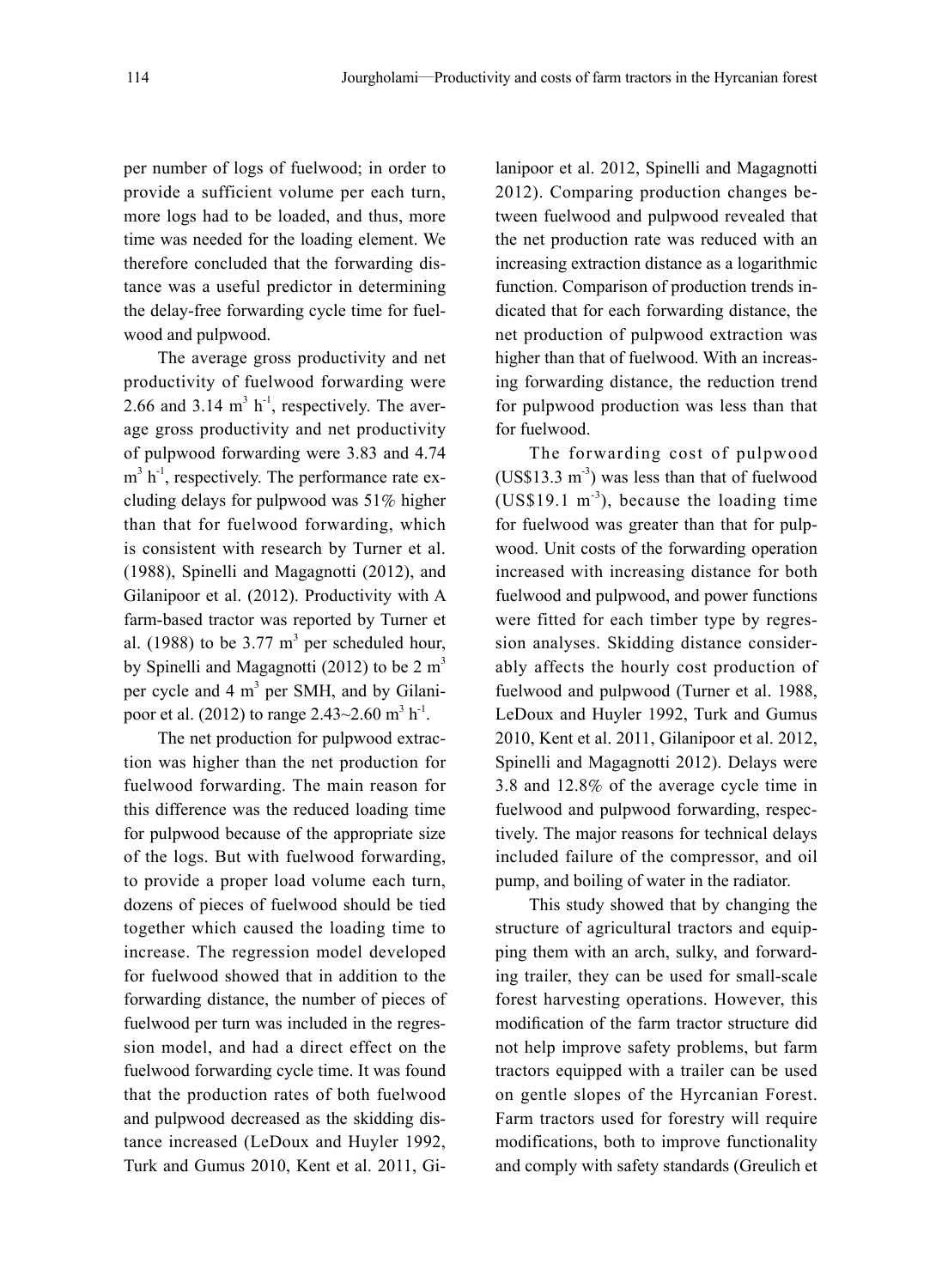al. 1999, Updegraff and Blinn 2000, Russell and Mortimer 2005). In the Hyrcanian Forest, large-diameter timber is extracted by wheeled and tracked skidders, while farm tractors can be used for forwarding fuelwood and pulpwood which was obtained by delimbing of the heavy crowns of deciduous trees.

Production by pulpwood and fuelwood forwarding systems was 3~10-times greater than that of mule logging systems (Jourgholami et al. 2008, Jourgholami 2012). Note that the use of farm tractors, especially those that are equipped with a forwarding trailer, is suitable for specific forwarding routes and areas with gentle slopes (areas with slopes of < 15~20%), and this system, as Magagnotti and Spinelli (2011) showed, requires an integrating system such as a mule logging system. Magagnotti and Spinelli (2011) found that the integration of horse bunching with tractor skidding proved cheaper than direct tractor skidding, and allowed the distance range of horse skidding to be extended.

## **CONCLUSIONS**

Traditional mule logging has the ability to work in steeper areas, and integrating traditional horse and mule transportation systems with agricultural tractors could be a suitable alternative for extracting fuelwood and pulpwood from forest stands in the Hyrcanian Forest. Using a trailer on the rear axle of the farm tractor reduced tractor maneuverability, especially in steep areas, and thus increased the loaded travel time. However, the arch, sulky, and skidding winch can be replaced with a forwarding trailer and its results compared to the previous system. However, forwarding operations have advantages over skidding operations such as larger payloads, less soil disturbance, and transporting logs from stump to logging truck off the ground.

## **ACKNOWLEDGEMENTS**

The author would like to acknowledge the financial support of the Univ. of Tehran for this research under grant number 28514/1/3.

#### **LITERATURE CITED**

**Akay AE. 2005.** Determining cost and productivity of using animals in forest harvesting operations. J Appl Sci Res 1(2):190-5.

**Bjorheden R, Thompson MA. 1995.** An international nomenclature for forest work study. Paper presented at the XX IUFRO World Congress, Tampere, 6-12 August 1995. 15 p.

**Conway S. 1984.** Logging practice, principles of timber harvesting systems. San Francisco, CA: Miller Freeman Publications. 460 p.

**Dykstra DP, Heinrich R. 1996.** FAO model code of forest harvesting practice. Rome, Italy: Food and Agriculture Organization of the United Nations (FAO). 130 p.

**Gilanipoor N, Najafi A, Heshmatolvaezin SM. 2012.** Productivity and cost of farm tractor skidding. J For Sci 58(1):21-6.

**Greulich FR, Hanley DP, McNeel JF, Baumgartner D. 1999.** A primer for timber harvesting. EB1316. Washington, DC: WSU Cooperative Extension. 33 p.

**Huyler NK, LeDoux CB. 1989.** Small tractors for harvesting fuelwood in low-volume small diameter hardwood stands. In: Proceedings of the 12th annual meeting of the Council on Forest Engineering, 1989 August 27-30; Coeur d'Alene, ID. Atlanta, GA: US Department of Agriculture, Forest Service, Southern Region. p 61-6.

**Jourgholami M. 2012.** Small-scale timber harvesting; mule logging in Hyrcanian Forest. Small-scale For 11(2):255-62.

**Jourgholami M, Majnounian B, Zobeiri M, Feghhi J. 2008.** Evaluation of production and